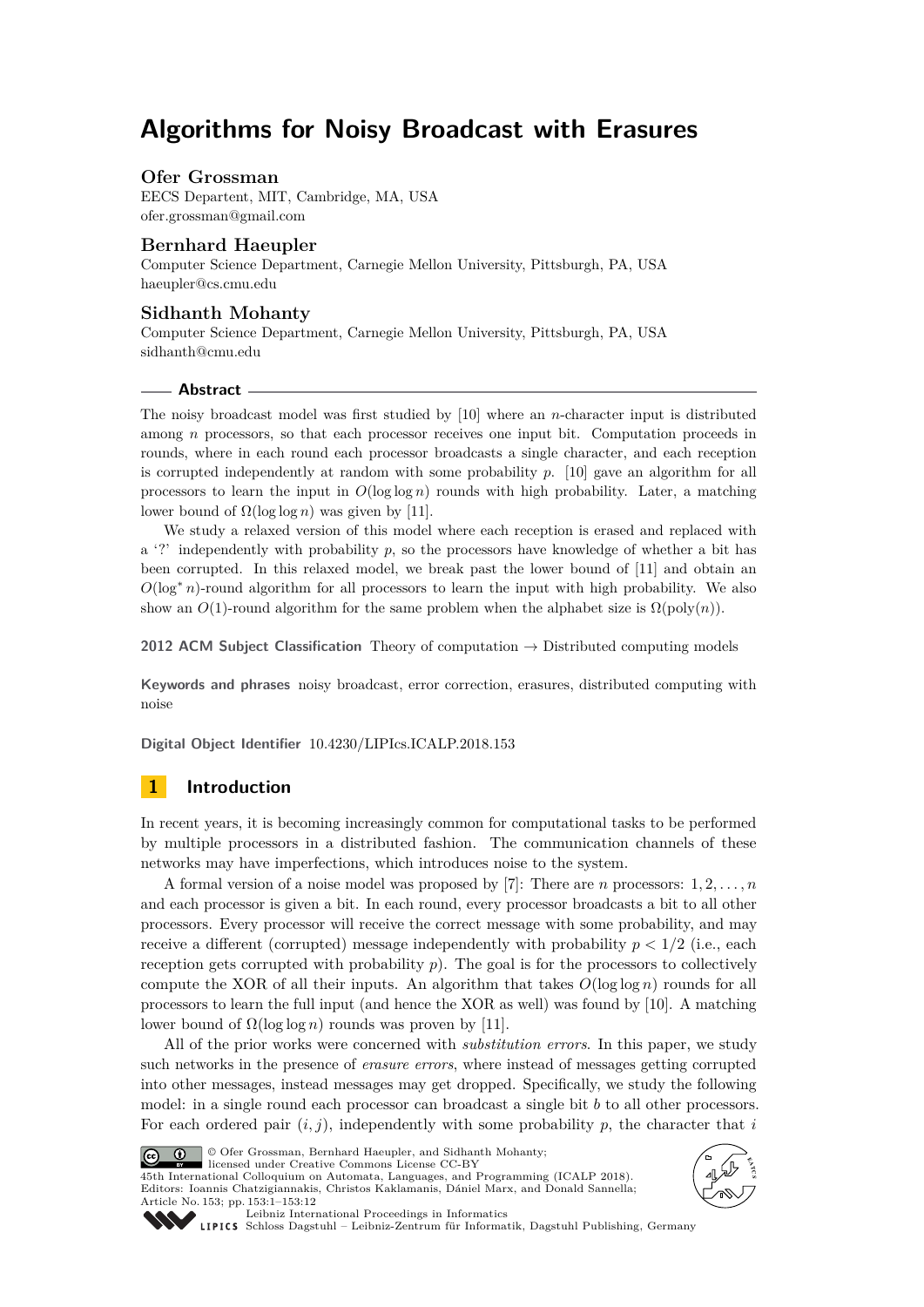### **153:2 Algorithms for Noisy Broadcast with Erasures**

transmitted is not received by  $j$  and a '?' is received instead. In other words, there is a string  $X \in \{0,1\}^n$  and processor *i* is given the *i*th bit of *X*, called  $x_i$ , and the goal is for each processor to learn *X* using as few rounds of communication as possible. We call our noise model the *erasure model*.

# **1.1 Our results**

We show that for any alphabet, each processor can learn the inputs of all other processors with high probability within  $O(\log^* n)$  rounds. At the high level, the algorithm involves recursively running the protocol on groups of size log *n*, and having each group encode its input using a constant rate and constant relative distance error correcting code. Then, the group collectively transmits this encoded string within a constant number of rounds. It can be shown that with high probability every processor receives enough bits to decode the group's input. There are groups for which not enough processors learn the full string (i.e., the recursive call fails), and some technical steps are needed to handle these 'failed groups'. The protocol is described in full detail in section [2.](#page-3-0)

We note that in the presence of *substitution errors*, it was proven in [\[11\]](#page-9-0) that  $\Omega(\log \log n)$ rounds are required for all processors to learn the whole input. Since we show a  $O(\log^*(n))$ algorithm for the problem in the presence of *erasure errors*, this shows a fundamental difference between substitution errors and erasure errros in the broadcast model.

We then show that when the alphabet is of polynomial size, there is an  $O(1)$  round algorithm for every processor to learn the full input. The algorithm involves treating the alphabets as elements of a finite field  $\mathbb{F}_q$ , and simulating multiplying the input vector with an appropriate random matrix. Then , the processors receive a random system of linear equations which one can show has a unique solution with high probability.

We then show that any symmetric function of the input can be computed within a constant number of rounds via computing the Hamming weight.

# **1.2 Related Work**

A related problem was studied in [\[10\]](#page-8-0) where the broadcast model assumed was sequential, where in one round only one processor can broadcast a bit. Additionally, the noise model assumed was that of bit flips instead of erasures. That is, each transmitted bit is independently flipped with probability *p* on the receiving end. In their model, [\[10\]](#page-8-0) shows that all the processors can learn the entire input within *O*(log log *n*) rounds. However, it left open the question of whether a faster protocol was possible.

The model of [\[10\]](#page-8-0) was studied further in [\[11\]](#page-9-0) where a lower bound of  $\Omega(n \log \log n)$  was proven for the total number of broadcasts, thereby establishing that Gallager's protocol is optimal up to constant factors. The lower bound is proved via a reduction to another model called the generalized noisy decision tree, which is a variant of the noisy decision tree model introduced in [\[9\]](#page-8-2). [\[11\]](#page-9-0) also studies whether more efficient protocols exist when the processors only want to compute some specific function on the entire input and shows that the Hamming weight can be computed with constant probability within  $O(n)$  broadcasts.

We note that it follows from the lower bound in [\[11\]](#page-9-0) that in a variant of our model where one considers substitution errors instead of erasure errors, any protocol from which all the processors learn the entire input must take  $\Omega(\log \log n)$  rounds. In light of this lower bound, our result of an  $O(\log^* n)$  protocol is interesting, as it shows a fundamental difference between substitution and erasure errors in this broadcast model.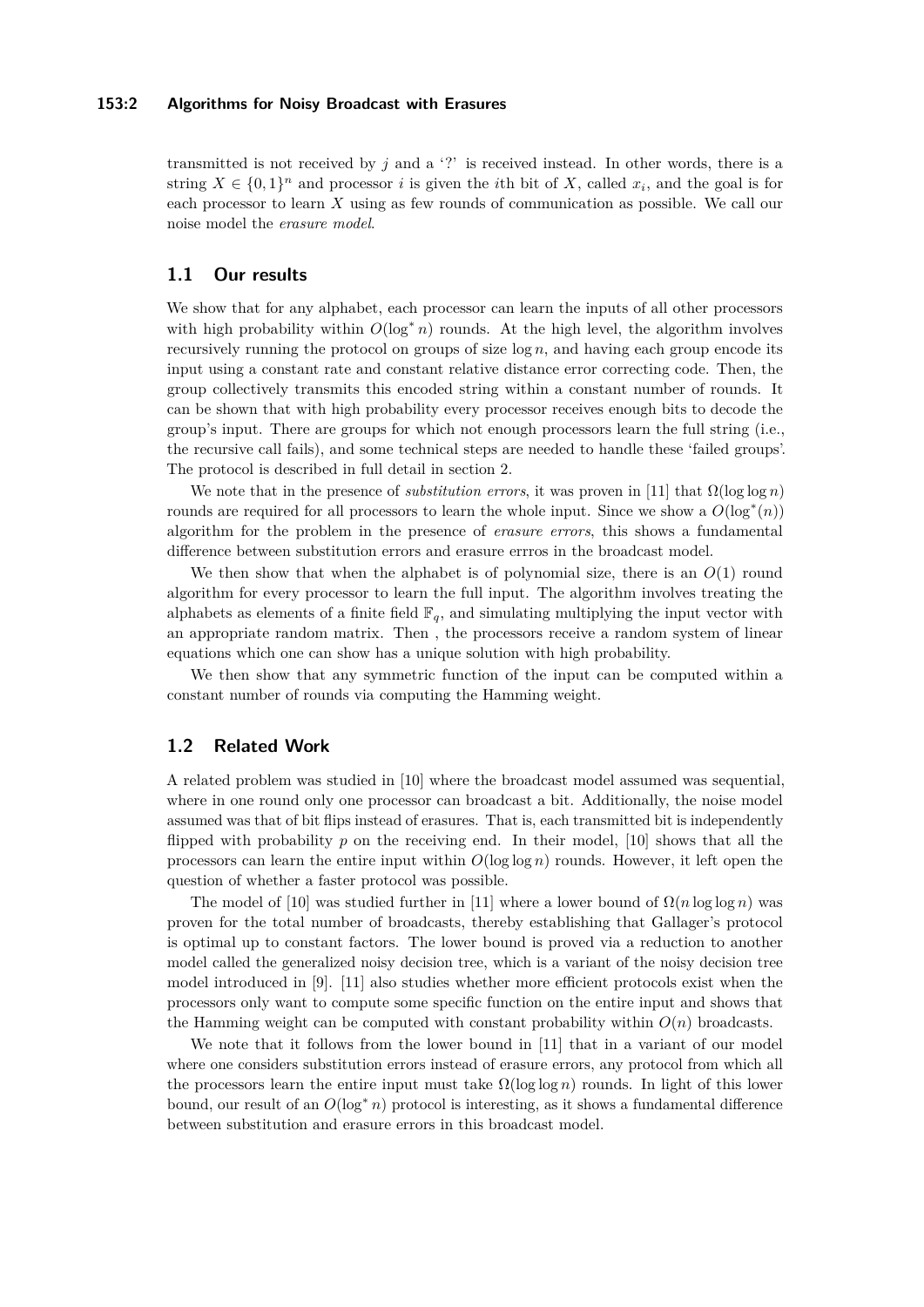### **O. Grossman, B. Haeupler, and S. Mohanty 153:3**

Recently, a work by Efremenko, Kol, and Saxena [\[6\]](#page-8-3) showed that under a model where the processors can adaptively choose which processor will speak in each round, the lower bound of [\[11\]](#page-9-0) breaks down.

Note that the work of Gallager [\[10\]](#page-8-0) shows that in the substitution model where a single processor broadcasts to the rest in a round, any function can be computed within  $O(n \log \log n)$  rounds. A work by Kushilevitz and Mansour [\[14\]](#page-9-1) studies the question of which Boolean functions can be computed within  $O(n \log \log n)$  broadcasts. They determine that threshold functions can be computed with constant probability within  $O(n)$  broacasts.

A paper by Feige and Killian [\[8\]](#page-8-4) studied a harsher noise model than [\[10\]](#page-8-0), where an adversary can arbitrarily 'uncorrupt' arbitrary corrupted bits, causing the noise to lose structure. In this harsher model, they show an  $O(\log^* n)$  round protocol to compute the OR of all input bits. Newman [\[16\]](#page-9-2) studies another noise model where each bit transmitted is independently flipped with an unknown probability that is at most *p* and gives algorithms that use  $O(n)$  broadcasts and  $O(\log^* n)$  rounds for certain classes of Boolean functions, including  $OR$ , AND, and functions with linear size  $AC_0$  formulas.

In [\[1\]](#page-8-5), the authors show efficient protocols to handle errors in the UCAST model, in which instead of broadcasting bits, a processor can send a different message to each other processor. They also show efficient protocols to handle errors when the communication network has certain expansion properties. For general graphs of low degree, a protocol for handling errors was found in [\[17\]](#page-9-3), which was later shown to be optimal in [\[3\]](#page-8-6).

Our model in the absence of errors is known as the Broadcast Congested Clique, which is a computational model often studied in distributed computing (see for example, [\[5,](#page-8-7) [15,](#page-9-4) [4,](#page-8-8) [2,](#page-8-9) [12\]](#page-9-5). In this model, *n* processors each get a piece of the input, and they work together to compute some function of this shared input. Computation proceeds in rounds, where in each round each processor can broadcast a short message to all other processors. Our work can be interpreted as showing that when using messages of constant size, every protocol in the Broadcast Congested Clique can be made resilient to erasure errors with a blowup of only  $O(\log^*(n))$ . In the case where messages are of logarithmic size, we show the Broadcast Congested Clique can be made resilient to erasure errors with only a constant blowup.

# **1.3 Notation and conventions**

In this section, we state some notational conventions we use. First, we describe the computational model (without erasures), and then we formally define the model we consider with erasures.

**The Computational Model:** In a setting with *n* processors, each processor is identified with a distinct number in  $[n]$ . Given a string X, which we denote using an upper case character, we write the *i*th bit as  $x_i$ , using the corresponding lower case character. To denote the substring of *X* starting at position *i* and ending in position *j* we write  $X_{[i,j]}$ . When we wish to compute some function of a *n*-bit string *X* using *n* processors, assume  $x_i$  is provided as input to processor *i*. In the description of algorithms,  $ALGO(x_1, \ldots, x_n)$  refers to an algorithm that runs on  $n$  processors where the *i*th processor is given  $x_i$  as input.

In all our algorithms, we assume that each broadcast is repeated  $\gamma$  times where  $\gamma$  is some appropriately chosen constant.

Formally, we have:

▶ **Definition 1.** We let the *noisy parallel broadcast model* be a model of computation where there are *n* processors  $P_1, \ldots, P_n$ , and  $P_i$  receives input bit  $x_i$ . In each round of computation, each processor can broadcast one bit to all other processors. Each reception is corrupted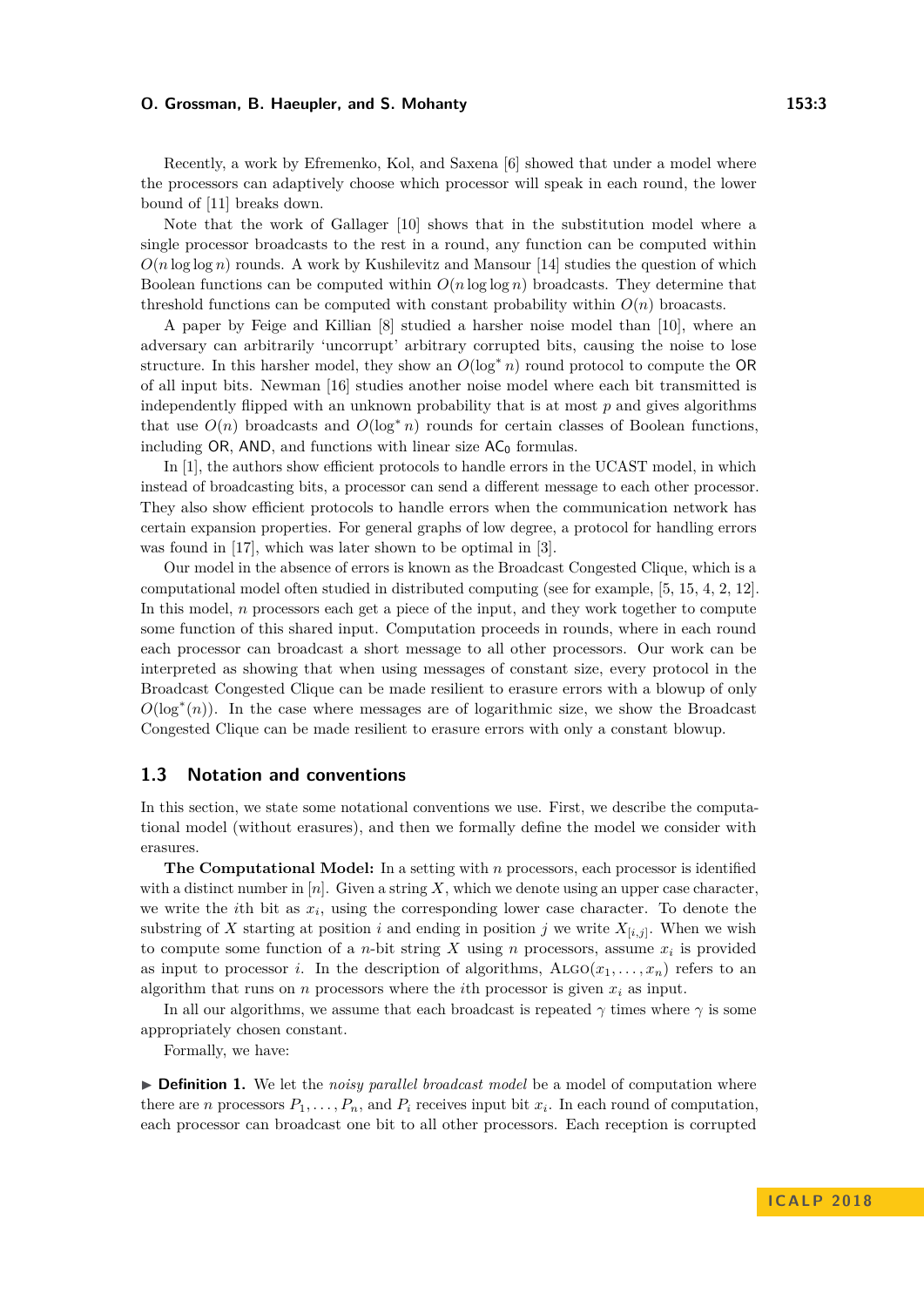### **153:4 Algorithms for Noisy Broadcast with Erasures**

with some constant probability  $0 \leq p < 1$ , in which case the character '?' is received instead of the bit which was sent.

In this paper, we study the complexity of computing certain functions in the above model. Specifically, for constant erasure probability  $p$  we show a bound of  $O(\log^*(n))$  for computing any function, and a bound of *O*(1) for symmetric functions.

As part of our algorithm we use error correcting codes, so we include standard results and notations for codes below: **Error Correcting Codes:** An error correcting code is described by functions  $\textsf{Enc}: \{0,1\}^n \to \{0,1\}^k$  and  $\textsf{Dec}: \{0,1\}^k \to \{0,1\}^n$  with the property that  $Dec(x)$  maps to the string *y* for which  $Enc(y)$  is the closest string to *x* in  $C = Image(Enc)$ .

The *rate* of an error correcting code is defined as  $\frac{k}{n}$  and the *relative distance* is defined as  $\frac{\min_{x,y\in\mathcal{C}}d(x,y)}{k}$ . The quantity  $\frac{d(x,y)}{2}$  is referred to as the *decoding radius*.

We use the result of [\[13\]](#page-9-6) that error correcting code families of constant rate and constant relative distance exist. In particular, for the sake of this paper, we assume the existence of an error correcting code family *E* with relative distance 0*.*25 and rate some absolute constant *K*.

# <span id="page-3-0"></span>**2 An** *O***(log<sup>∗</sup>** *n***) algorithm for computing any function**

We consider the following message-passing model. There are *n* processors, and in each round, every processor transmits a single bit *b* to all other processors. Each processor receives each bit independently and at random with probability  $1 - p$ . With probability  $p$ , the character '?' is received instead. If each processor starts with a single input bit, we ask how many rounds are required so that every processor knows all input bits with high probability. We show a bound of  $O(log<sup>*</sup>(n))$  for this problem. Specifically, we will show:

<span id="page-3-2"></span>**Theorem 2.** For every  $0 \leq p < 1$ , there is an algorithm in the noisy broadcast parallel *erasure model that computes ID<sub>n</sub> with high probability within*  $O(\log^*(n) \log \frac{1}{1-p})$  *rounds.* 

Without loss of generality, we assume that  $p \leq 0.01$ , since for any erasure probability  $p < 1$ , repeating each message  $O(\log \frac{1}{1-p})$  times can be used to effectively lower the probability of receiving '?'. We describe our algorithm for the case where the alphabet  $\Sigma = \{0, 1\}$ . The protocol generalizes to larger alphabets in a straightforward manner.

We describe a protocol for *n* processors with the guarantees: at the end of the protocol, all *n* processors can output the full string *C* with probability at least  $1 - \frac{1}{n^5}$ , and if the protocol fails (that is, there is some processor who cannot output the full string *C*), then all *n* processors can output ' $\perp$ ' with probability at least  $1 - \frac{1}{2^{7n}}$ . For the rest of this section, we assume  $n \geq n_0$  for a sufficiently large  $n_0$ .

We begin by describing algorithms for simpler subproblems.

<span id="page-3-1"></span> $\blacktriangleright$  **Lemma 3.** Let  $b_i$  be the input to processor *i*, and let the erasure probability p be .01. Then *there is an O*(1)*-round algorithm and an absolute constant α such that all processors output the* AND of all  $b_i$  *with probability at least*  $1 - 2^{-\alpha n}$ *.* 

**Proof. Algorithm:** The algorithm is as follows: in each round, a processor *i* broadcasts '0' either if  $x_i = 0$  or if processor *i* has received at least one '0' in at least one of the previous rounds. Otherwise, processor *i* boradcasts 1. This is repeated for 100 rounds.

Processor *j*'s output is the AND of all bits it received.

**Analysis:** First, note that if all of the  $b_i = 1$ , then all processors must output 1, no matter what messages were corrupted, since all received bits of all processors must be 1.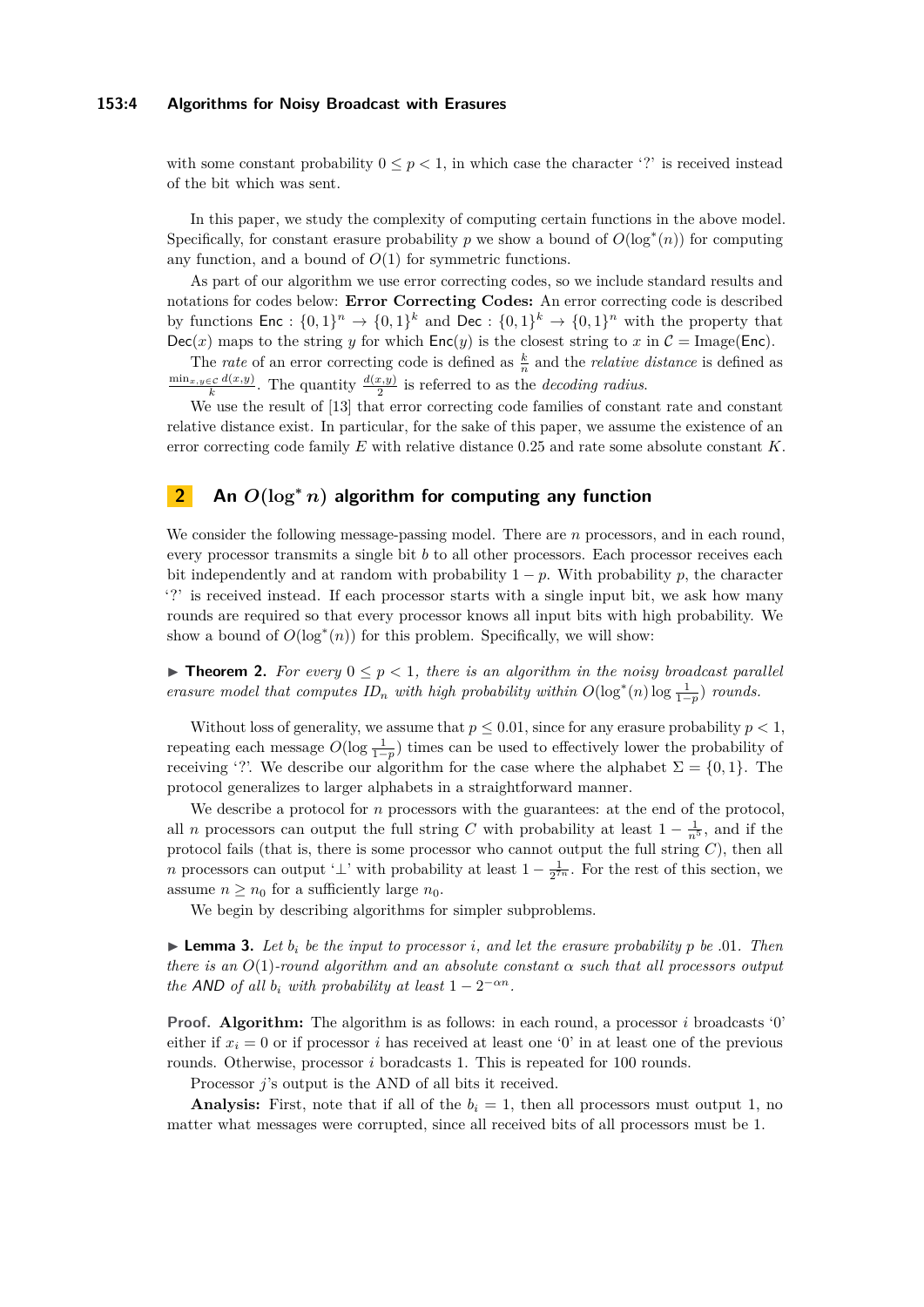Algorithm 1: EQUALITYTEST $(S_1, \ldots, S_n)$ .

<span id="page-4-0"></span>Enc is the encoding function of a code C with relative distance 0*.*25 and constant rate *K*.

- <span id="page-4-1"></span>1. Transmit  $(Enc(S_i))_{[(i-1)K+1, iK]}$  over *K* rounds
- 2. Let  $A_{t,i}$  be the *K*-bit string received from processor *t* and  $A_i = A_{1,i}A_{2,i} \ldots A_{n,i}$ . Set  $c_i$  to 1 if Hamming distance between  $A_i$  and  $Enc(S_i)$  is at most  $0.06Kn$  and 0 otherwise
- **3.** The processors run the AND protocol from Lemma [3](#page-3-1) and output the AND of all *c<sup>i</sup>*

Now, suppose there is an *i* for which  $b_i = 0$ . Let *t* be the number of processors that received the transmission of *i* in the first round. The probability that processor *j* receives only 1s in the second round is at most  $p^t$ .

We can use Hoeffding's inequality to obtain

$$
\mathbf{Pr}\left[t < \frac{n}{2}\right] \le e^{-\alpha'n}
$$

for some constant  $\alpha'$ . Thus, the probability that there is some *j* that received only 1's even if there is a processor with a 0 is at most  $n(e^{-\alpha'n} + p^{n/2})$ , bounded above by  $e^{-\alpha n}$  for a  $\alpha$ .

We note that the above protocol does not work in the substitution model (the model where a message may be flipped with small probability, as opposed to being corrupted to a '?'). In fact, in [\[11\]](#page-9-0) it was proven that computing the AND function with high probability in the substitution model requires  $\Omega(\log \log n)$  rounds.

We next show an  $O(1)$  round algorithm for EQUALITY TESTING. Each processor is given an *n*-bit string  $S_i$  as input, and the goal is for all processors to output 1 if all their inputs are equal and 0 otherwise with probability at least  $1 - 2^{-\Omega(n)}$ . Unless otherwise specified, each step of the algorithm is from the view of processor *i*. Roughly speaking, this step will be used in the main algorithm to verify that all processors end up with the same output string *S*.

 $\blacktriangleright$  **Lemma 4.** *When the erasure probability*  $p \leq .01$ *, Algorithm [1](#page-4-0) correctly solves* EQUALITY TESTING with probability at least  $1 - 2^{-\beta n}$  for some absolute constant  $\beta$ .

**Proof.** Let *A* be the string collectively transmitted by all processors in Step [1.](#page-4-1) We know

$$
d(\text{Enc}(S_i), \text{Enc}(S_j)) \leq d(\text{Enc}(S_i), A_i) + d(A_i, A) + d(A, A_j) + d(A_j, \text{Enc}(S_j))
$$
  

$$
\leq 2(d(\text{Enc}(S_i), A_i) + d(\text{Enc}(S_j), A_j))
$$

where the second inequality is because  $d(A, A_i)$  is the number of '?'s received, and lower bounds  $d(\textsf{Enc}(S_i), A_i)$ .

If both  $d(\textsf{Enc}(S_i), A_i)$  and  $d(\textsf{Enc}(S_i), A_j)$  are at most 0.06*Kn*, then  $d(\textsf{Enc}(S_i), \textsf{Enc}(S_i))$ is at most 0*.*24*Kn*, but since they are codewords of a code with relative distance 0*.*25,  $Enc(S_i) = Enc(S_i)$ , implying  $S_i = S_i$ . So if there is a pair *i, j* with  $S_i \neq S_j$ , then either  $c_i$  or  $c_j$  must be 0. And then from Lemma [3,](#page-3-1) with probability at least  $1 - e^{-\alpha n}$ , the processors correctly detect that there is a *c<sup>i</sup>* equal to 0.

On the other hand, if all the strings are indeed equal, then  $c_i$  is 0 only if processor *j* receives fewer than  $0.94Kn$  bits. We upper bound the probability that this happens by using Chernoff bound along with a union bound over all processors.

 $n\Pr[\text{processor } i \text{ receives fewer than } 0.88Kn \text{ bits}] \leq n e^{-\alpha'' n} \leq e^{-\alpha' n}$ 

where  $\alpha'$  is some constant. We let  $\beta = \min{\{\alpha, \alpha'\}}$ .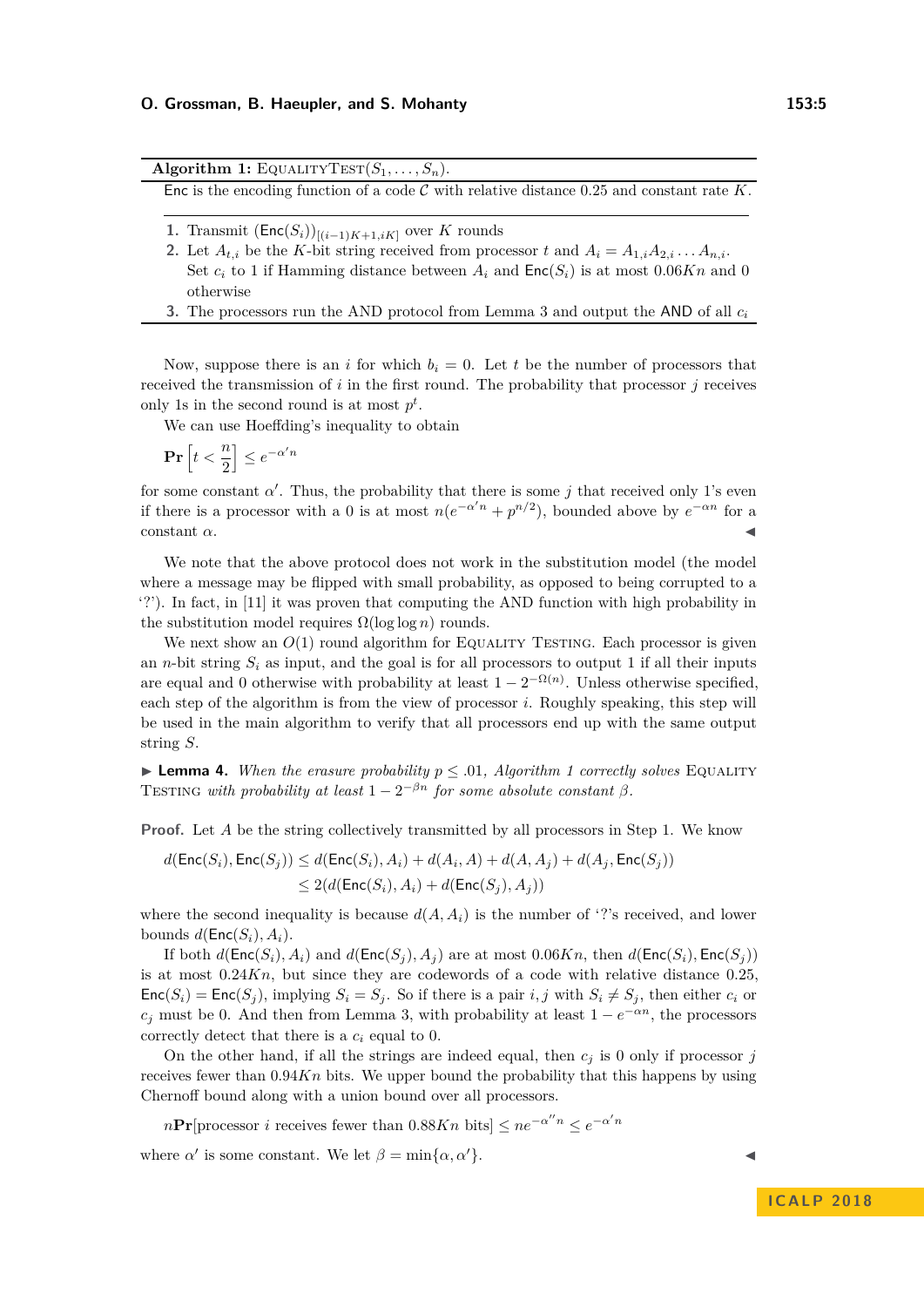### **153:6 Algorithms for Noisy Broadcast with Erasures**

Let  $X = x_1 x_2 \ldots x_n$  be the input string and processor *i* is given  $x_i$  and is required to output a tuple  $(X_i, s_i)$ , where  $X_i$  an *n*-bit string and *s* either 1, indicating success or 0, indicating failure, with the goal of having all  $X_i = X$  and all  $s_i = 1$ . We say that an algorithm on a group of processors **succeeded** if  $X_i = X$  and  $s_i = 1$  for all *i*, **failed with knowledge** if  $r_i = 0$  for all *i*, and **failed without knowledge** otherwise. We describe an algorithm for this problem where each step is from the view of processor *i* unless otherwise specified. Recall that each broadcast is repeated *γ* times to effectively reduce the erasure probability *p* to be at most *.*01. For simplicity, we assume that *n* is a power of 2, and so log *n* is an integer. It is easy to generalize the algorithm to all values of *n*.

At the high level, the algorithm proceeds as follows. We partition the processors into *n/* log *n* sets of size log *n* each (Step [2a\)](#page-6-0). Then, we recursively compute the input on each of these subsets. Now, some of these subsets will have succeeded, and some will have failed. For the ones that failed, we now recompute the input, but this time we add more processors to be "helper processors". That is, the processors which succeeded in the recursive calls will now be used to aid the processors who failed in the recursive call by sending messages on their behalf. This can be seen in Step [2g,](#page-6-1) where the processor sends  $x_{\ell_i}$ , which is the input to a processor which failed on the recursive call. This idea of using successful processors to help others who failed helps ensure that within a constant number of tries, with high probability all input bits will be known.

We now prove the following proposition, from which Theorem [2](#page-3-2) immediately follows.

I **Proposition 5.** *Algorithm [2](#page-6-2) runs in O*(log<sup>∗</sup> *n*) *rounds, succeeds (i.e., each processor outputs*  $(X, 1)$ *, where*  $X$  *is the input to all processors) with probability at least*  $1 - \frac{1}{n^5}$  *and fails without knowledge with probability at most*  $\frac{1}{2^{7n}}$ *.* 

Proof. We list conditions under which the protocol definitely succeeds, and show all these conditions hold with probability at least  $1 - \frac{1}{n^5}$ . Define *R* as  $r'_1 r'_2 \dots r'_n$  from the output of Step [2a.](#page-6-0) Define  $M_s$  as all *j* such that  $\frac{n(s-1)}{z} < j \leq \frac{ns}{z}$  where *z* is the number of 0's in *R*.

The protocol definitely succeeds if the following conditions hold:

- <span id="page-5-3"></span>**1.** All but at most  $\frac{n}{\log^3 n}$  groups succeed in the recursive call of Step [2a.](#page-6-0)
- <span id="page-5-1"></span>**2.** No group fails without knowledge in the recursive call of Step [2a,](#page-6-0) and  $R_i = R$  for all *i*.
- <span id="page-5-2"></span>**3.** For all *j* such that  $(R)_i = 0$ , for all *i*, processor *i* receives at least one transmission from a processor in  $M_{\ell_i,i}$  in Step [2g](#page-6-1) where the  $\ell_j$ th 0 in *R* occurs at  $(R)_j$ .
- <span id="page-5-0"></span>**4.** Each processor receives at least 0*.*88*K* log *n* bits from each successful group in at least one transmission in Step [2d](#page-6-3) of the algorithm.

Indeed, for any *j* in a successful group, all processors correctly learn the input to processor *j* because Condition [4](#page-5-0) is met. By Condition [2,](#page-5-1) for fixed *s*,  $M_{s,i}$  is the same for all *i* since  $M_{s,i}$  depends on  $R_i$ . For any *j* in a failed group, by Condition [2,](#page-5-1)  $(R)_j = (R_i)_j = 0$ , and by Condition [3,](#page-5-2) each processor receives at least one transmission of processor *j*'s input in Step [2g](#page-6-1) and so all processors correctly learn the input to processor *j*.

We now proceed with showing a lower bound on the probability that all of these conditions hold.

We can see that Condition [1](#page-5-3) holds with probability at least  $1 - \frac{1}{n^6}$  since by Chernoff bounds, the number of failed groups exceeds  $\frac{n}{\log^3 n}$  with probability at most  $\frac{1}{n^6}$ .

Now suppose Condition [1](#page-5-3) holds. A group fails without knowledge with probability at most  $\frac{1}{n^7}$  by the guarantees of the protocol. The probability that there exists a group that failed without knowledge, by the union bound, is therefore at most  $\frac{1}{n^6}$ . If no group failed without knowledge, the only way  $R_i$  cannot equal  $R$  is if there is a group  $M_{j,i}$  that processor *i* did not receive a single bit from. The probability that processor *i* does not receive a single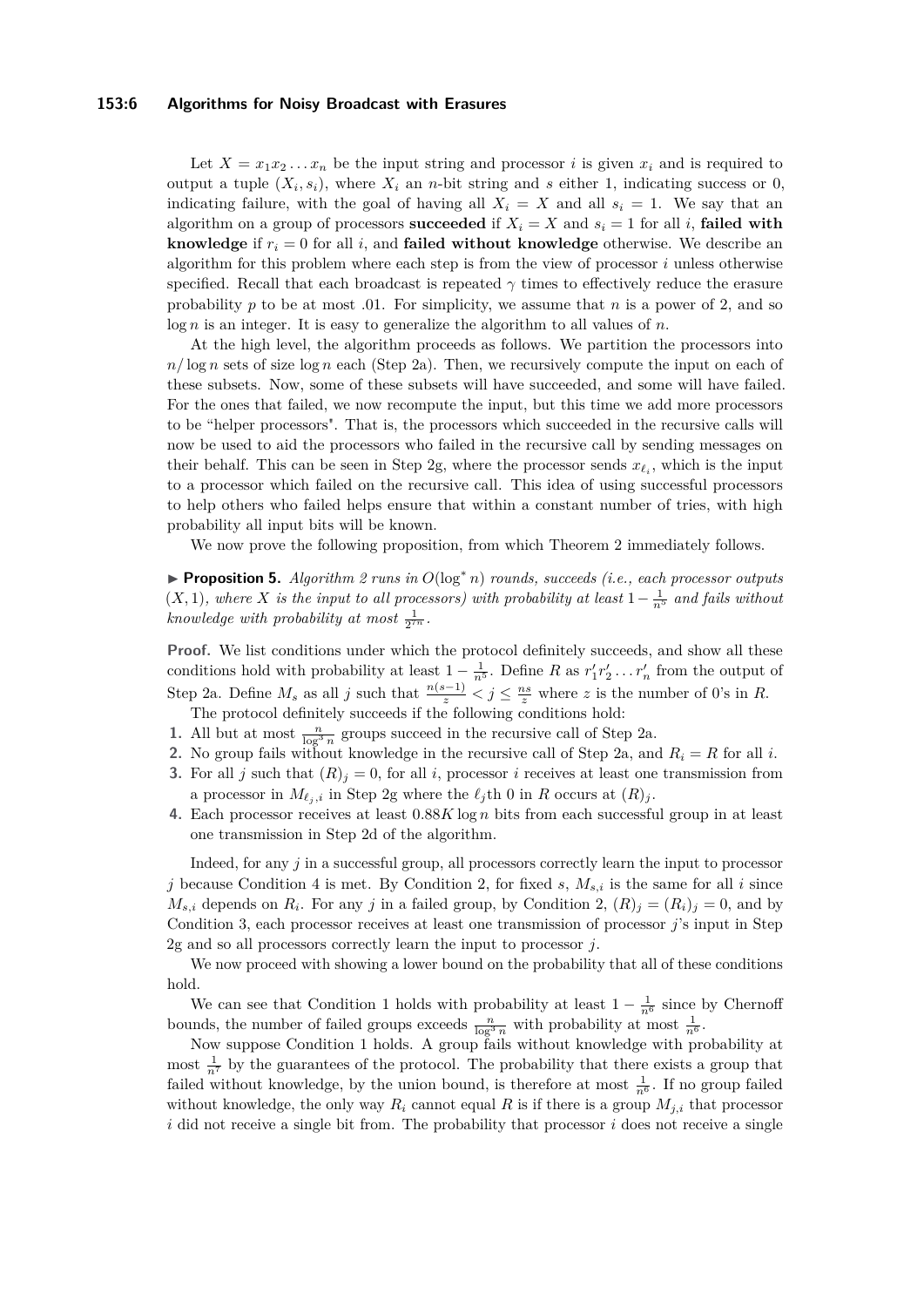**Algorithm 2:** LEARNINPUT $(x_1, \ldots, x_n)$ .

<span id="page-6-2"></span>Enc is the encoding function of a code C with relative distance 0*.*25 and constant rate *K*

**1. Base Case:** If *n <* 100

**a.** Transmit  $x_i$  repeatedly 100 times, and set string  $S_i$  as per

$$
(S_i)_j = \begin{cases} b & \text{if } b \text{ was received in any transmission from } j \\ \text{random bit} & \text{if all transmissions from } j \text{ are '?'} \end{cases}
$$

and go to Step [3a.](#page-6-4)

### <span id="page-6-0"></span>**2. Recursive Step:**

- **a.** Recursively obtain  $(X'_i, r'_i) = \text{LEARNING}} \left( x_{\left\lfloor \frac{i}{\log n} \right\rfloor \log n + 1}, \ldots, x_{\left\lfloor \frac{i}{\log n} \right\rfloor \log n + \log n} \right)$ . We call this set of processors the *group* of *i*.
- **b**. Broadcast  $r'_i$
- **c.** Set  $R_i$  by setting  $(R_i)_i$  to 1 if only 1's were received from *j*'s group (i.e., from the processors which *j* computed the recursive call with) and 0 otherwise, for each  $j \in [n]$ .
- <span id="page-6-3"></span>**d.** Let  $i' = i \mod \log n$  and transmit  $Enc(X_i')_{[(i'-1)K+1,i'K]}$  over the next *K* rounds.
- **e.** Let  $z_i$  be the number of zeros in  $R_i$  and let  $j = \left\lceil \frac{iz_i}{n} \right\rceil$  and let  $\ell_i$  be the index of the *j*th zero in  $R_i$ . Create set  $M_{s,i}$  to be all  $t$  such that

$$
\frac{n(s-1)}{z_i} < t \leq \frac{ns}{z_i}
$$

- **f.** Transmit *x<sup>i</sup>* .
- <span id="page-6-1"></span>**g**. Broadcast what was received from  $\ell_i$ , which is either '?' or  $x_{\ell_i}$ . Let  $M'_{j,i}$  be the set of characters received from *Mj,i*.
- **h.** Set  $X_i$  by setting  $(X_i)_j$  to  $x_i$  if  $j = i$ , by decoding the bits received in Step [2d](#page-6-3) if  $(R_i)_j = 1$  and at least  $0.88K \log n$  bits were received from the group of *j*, to a random bit if  $(R_i)_i = 1$  and fewer than 0.88*K* log *n* bits were received from group *j* in Step [2d,](#page-6-3) and to  $\mathbf{1}_{1 \in M'_{j,i}}$  if  $(R_i)_j = 0$ . Proceed to Step [3a.](#page-6-4)

## <span id="page-6-4"></span>**3. Verification of output**

**a.** Obtain  $v_i = \text{EQUALITYTEST}(X_1, \ldots, X_n)$  and output  $(X_i, v_i)$ .

bit from this group is  $p^{\gamma \log n}$ , which for appropriate  $\gamma$  is at most  $\frac{1}{n^8}$ . Thus, the probability that there is some  $i, j$  pair such that processor  $i$  does not receive a single bit from group  $j$  is at most  $\frac{1}{n^6}$  by a union bound. So the probability that Condition [2](#page-5-1) is not met (given that Condition [1](#page-5-3) is met) is at most  $\frac{2}{n^6}$ .

Note that  $R_i = R$  means  $M_s = M_{s,i}$  for all *i*. It follows from Chernoff bounds that the number of processors in  $M_s$  that receive the bit transmitted by processor  $s$  is at least  $\log n$ with probability at least  $1 - \frac{1}{n^6}$ . The probability that processor *i* does not receive any bits from processors in  $M_s$  in any of the repetitions of Step [2g](#page-6-1) is at most  $p^{\gamma \log n}$ , which can be made smaller than  $\frac{1}{n^8}$  by setting  $\gamma$  to be large enough. Now by taking a union bound over all pairs  $(i, s)$  we can conclude that Condition [3](#page-5-2) does not hold with probability at most  $\frac{1}{n^6}$ .

The probability that processor *i* receives fewer than 0*.*88*K* log *n* bits from group *j* in all repetitions of Step [2d](#page-6-3) is at most  $\frac{1}{n^{c\gamma}}$  for some constant *c* by Chernoff bounds. A union bound across all processor-group pairs tells us that Condition [4](#page-5-0) does not hold with probability at most  $\frac{1}{n^{c\gamma-2}}$  which can be made smaller than  $\frac{1}{n^6}$  with large enough  $\gamma$ .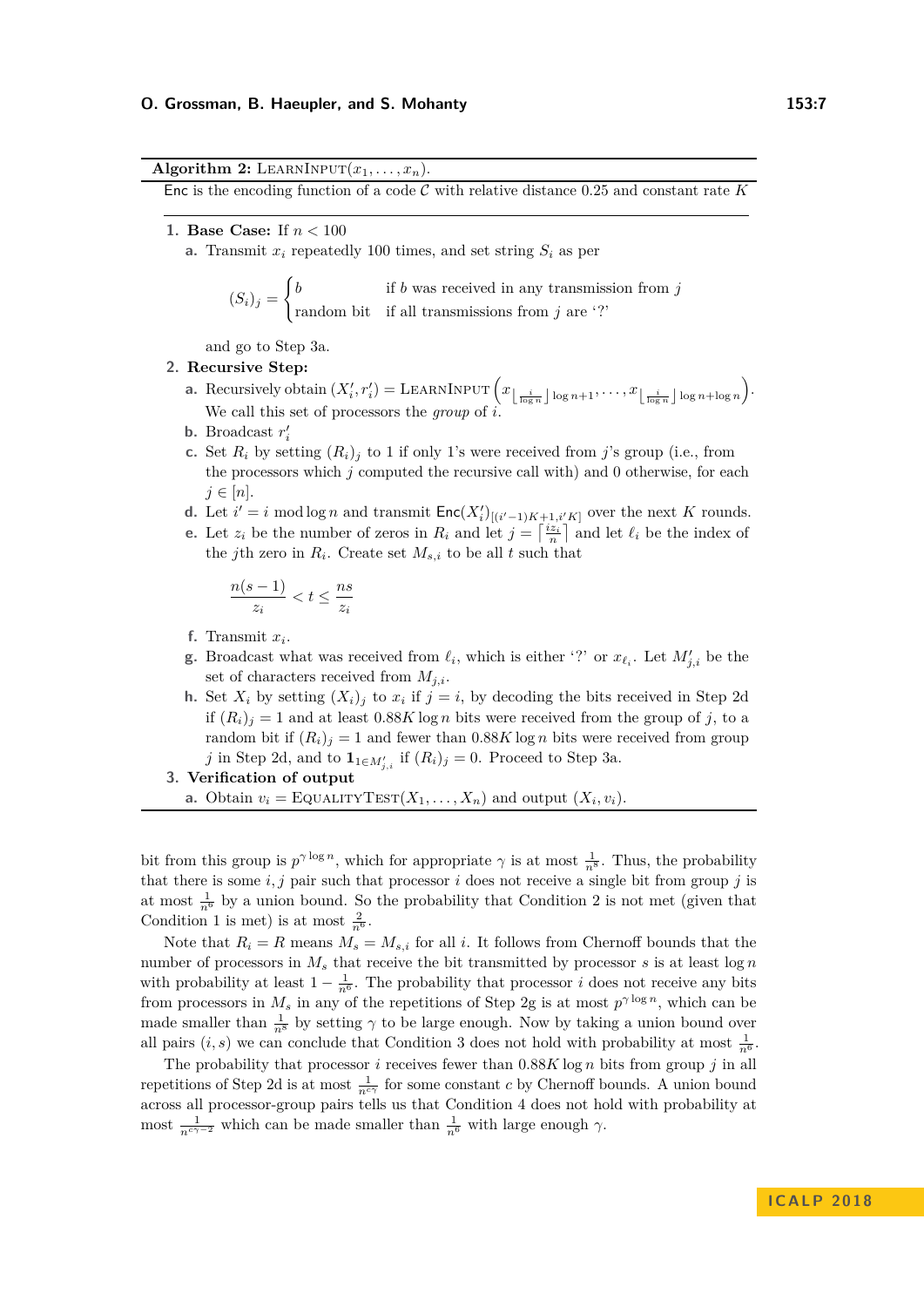Algorithm 3: LEARNINPUTLARGEALPHABET $(x_1, \ldots, x_n)$ .

<span id="page-7-1"></span>Let *F* be a function that encodes subsets of  $[6 \log n]$  as elements of  $\mathbb{F}_q$ 

- **1.** Let  $k = [6 \log n]$  and determine  $B_i = \{\frac{nj}{k} + 1, ..., \frac{n(j+1)}{k}\}$  $\frac{j+1}{k}$ , where *j* is chosen such that  $i \in B_i$
- <span id="page-7-0"></span>**2.** Broadcast *x<sup>i</sup>* for 10 rounds
- **3.** For each *t* from 1 to 10 and for each processor in *B<sup>i</sup>* from which an entry was received in round *t* of Step [2,](#page-7-0) choose the processor with probability  $\frac{1}{2(1-p)}$  and choose *i* with probability  $\frac{1}{2}$ . Let  $T_{t,i}$  be the set of chosen elements.
- **4.** For the next 20 rounds, processor *i* transmits all the  $\sum_{b \in T_{t,i}} x_b$  (where the  $x_b$  are added as elements of  $\mathbb{F}_q$ ) and  $F(T_{t,i})$
- **5.** Output  $X_i$  consistent with all received pairs  $\left(\sum_{b \in T_{t,i}} x_b, F(T_{t,i})\right)$ . If there is more than one possibility for such an  $X_i$ , pick one at random.

Based on the bounds we obtained on the probability that each of Conditions [1,](#page-5-3) [2,](#page-5-1) [3,](#page-5-2) [4](#page-5-0) don't hold, we can conclude that the probability that all the conditions hold is at least  $1 - \frac{1}{n^5}$ .

It remains to show that the probability that the processors failed without knowledge is at most  $2^{-7n}$ . If there is  $X_i$  such that  $X_i \neq X$ , then it differs from X in some index j, which means  $(X_i)_j \neq (X_j)_j$  by construction of  $X_j$  implying  $X_i \neq X_j$ . Thus, a failure without knowledge happens only if Step [3a](#page-6-4) fails, which happens with probabilty at most  $e^{-\beta n}$ , which can be made smaller than  $2^{-7n}$  by choosing the number of repetitions  $\gamma$  to be a large enough constant.

The number of rounds this algorithm takes is given by  $T(n)$ , which satisfies the recurrence relation  $T(n) = T(\log n) + L$  where *L* is a constant and with base case  $T(100) = O(1)$ , which solves to  $T(n) = O(\log^* n)$ .

# **3 An** *O***(1) algorithm for large alphabets**

For large alphabets, in the regime where the alphabet  $\Sigma$  is  $\mathbb{F}_q$  and  $q = \text{poly}(n)$ , we give a constant round algorithm to have all processors learn the input *X* with probability at least  $1 - \frac{1}{\text{poly}(n)}$ . Unless otherwise specified, the algorithm is from the view of processor *i*. While our algorithm works for any *q* that is polynomial in *n*, for simplicity of exposition we assume  $q \geq n^6$  and that *q* is a prime.

<span id="page-7-2"></span>**► Theorem 6.** With probability at least  $1 - \frac{1}{\text{poly}(n)}$ , after running Algorithm [3,](#page-7-1) all processors *will know all other processors' inputs. Furthermore, the algorithm terminates within O*(1) *rounds.*

As a first ingredient towards proving Theorem [6,](#page-7-2) we prove the following lemma.

<span id="page-7-3"></span>**Lemma 7.** If *A* is a  $5k \times k$  random binary matrix where each entry is i.i.d. generated by *flipping a fair coin, then with probability at least*  $1 - e^{-0.4k}$ , *A is full rank.* 

**Proof.** Suppose V is a subspace of  $\mathbb{F}_q^k$  that is not equal to all of  $\mathbb{F}_q^k$ , then we can find standard basis vector  $e_i$  that is not in *V*. Then for any binary vector *v*, consider *v'* with the bit at the *i*-th coordinate flipped. Either  $v$  or  $v'$  is not in  $V$ , which means at least half of the binary vectors are not in *V*, which means each new vector has probability at least  $\frac{1}{2}$  of not being in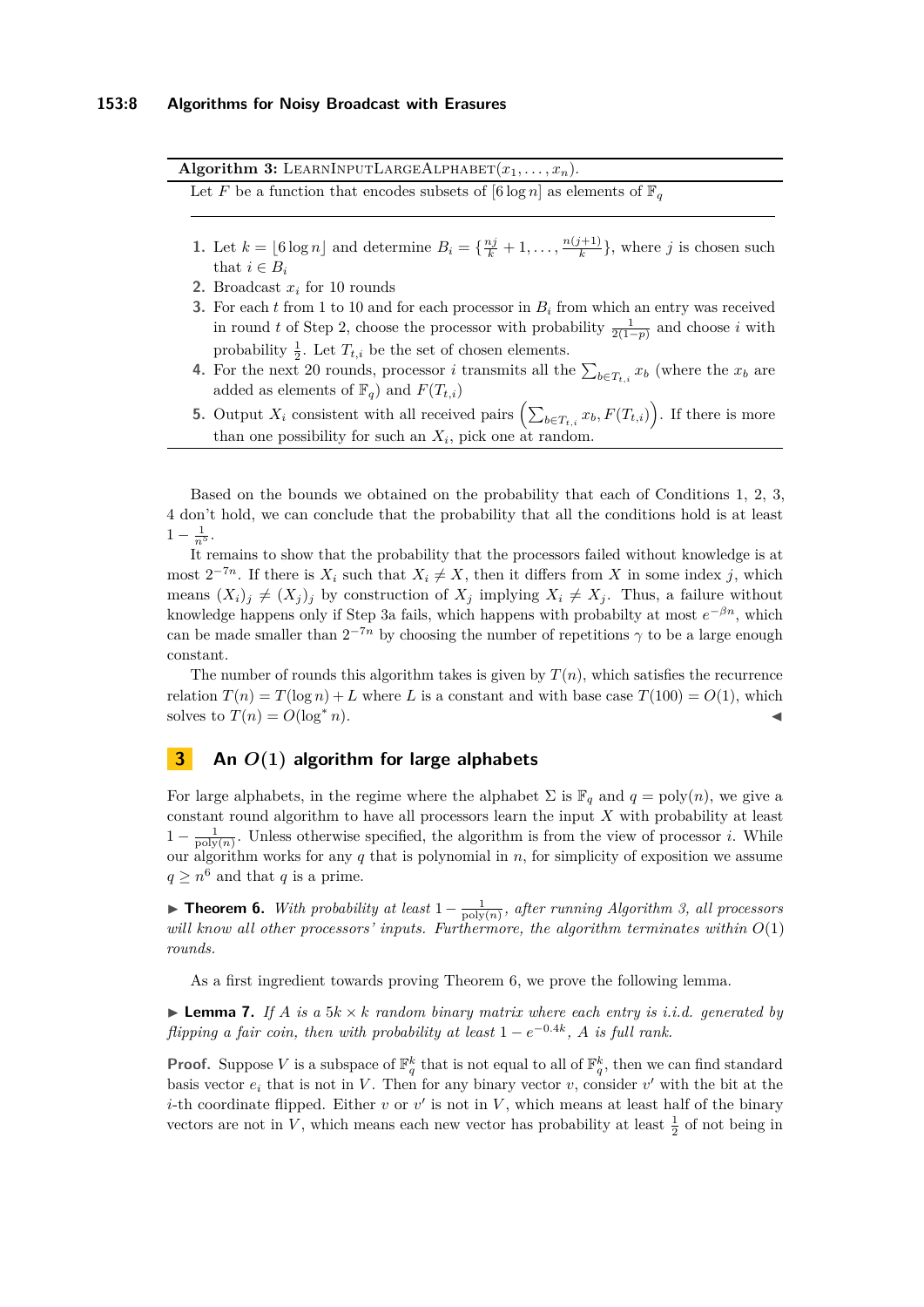### **O. Grossman, B. Haeupler, and S. Mohanty 153:9**

*V*. If we let  $V = \text{span}\{\text{vectors drawn so far}\}\$ , then each draw has a probability at least  $\frac{1}{2}$  of increasing the dimension. Suppose we flip 5*k* coins, the probability that the number of heads is at most *k* is an upper bound on the probability of the span of 5*k* randomly drawn vectors not being the whole space.

By Chernoff bounds, this probability is at most  $e^{-0.4k}$ . **Just a strategie and the strategie** 

**Proof of Theorem [6.](#page-7-2)** Each  $T_{t,i}$  is a uniformly random subset of input bits of set  $B_i$ . Let  $x_{B_i}$ be a *k*-dimensional vector of the inputs to processors in  $B_i$ , then the transmitted characters in Round 5 are of the form  $(\langle a_{B_i}, x_{B_i} \rangle, F(T_{t,i}))$  where  $a_{B_i}$  is a random binary vector, and  $F(T_{t,i})$  is an encoding of  $a_{B_i}$ . The transmitted characters can be viewed as elements in the vector  $Ax_{B_i}$ , where A is a matrix whose rows are the  $a_{B_i}$ . A single processor's output of  $x_{B_i}$  is given by sampling rows of the equation  $Ay_{B_i} = Ax_{B_i}$  where  $y_{B_i}$  is indeterminate and solving for  $y_{B_i}$ . If the number of sampled rows is at least 5*k*, then from Lemma [7](#page-7-3) the probability that the sampled rows span  $\mathbb{F}_q^k$  and hence give a unique solution to  $y_{B_i}$  is at least  $1 - \frac{1}{n^{2.4}}$ .

The probability that the number of sampled rows for a group is less than 5*k* can be upper bounded by  $\frac{1}{n^5}$  using Chernoff bounds.

So by union bound over all group-processor pairs (i.e., all pairs  $(i, B<sub>j</sub>)$ ), we get a  $\frac{1}{\text{poly}(n)}$ upper bound on the failure probability.

#### **References**

- <span id="page-8-5"></span>**1** Noga Alon, Mark Braverman, Klim Efremenko, Ran Gelles, and Bernhard Haeupler. Reliable communication over highly connected noisy networks. In *Proceedings of the 2016 ACM Symposium on Principles of Distributed Computing*, pages 165–173. ACM, 2016.
- <span id="page-8-9"></span>**2** Florent Becker, Antonio Fernandez Anta, Ivan Rapaport, and Eric Reémila. Brief announcement: A hierarchy of congested clique models, from broadcast to unicast. In *Proceedings of the 2015 ACM Symposium on Principles of Distributed Computing*, pages 167–169. ACM, 2015.
- <span id="page-8-6"></span>**3** Mark Braverman, Klim Efremenko, Ran Gelles, and Bernhard Haeupler. Constant-rate coding for multiparty interactive communication is impossible. *Journal of the ACM (JACM)*, 65(1):4, 2017.
- <span id="page-8-8"></span>**4** Keren Censor-Hillel, Petteri Kaski, Janne H Korhonen, Christoph Lenzen, Ami Paz, and Jukka Suomela. Algebraic methods in the congested clique. In *Proceedings of the 2015 ACM Symposium on Principles of Distributed Computing*, pages 143–152. ACM, 2015.
- <span id="page-8-7"></span>**5** Andrew Drucker, Fabian Kuhn, and Rotem Oshman. On the power of the congested clique model. In *Proceedings of the 2014 ACM symposium on Principles of distributed computing*, pages 367–376. ACM, 2014.
- <span id="page-8-3"></span>**6** Klim Efremenko, Gillat Kol, and Raghuvansh Saxena. Interactive coding over the noisy broadcast channel. In *Electronic Colloquium on Computational Complexity (ECCC)*, volume 24, page 93, 2017.
- <span id="page-8-1"></span>**7** A El Gamal. Open problems presented at the 1984 workshop on specific problems in communication and computation sponsored by bell communication research. *Open Problems in Communication and Computation*, 1987.
- <span id="page-8-4"></span>**8** Uriel Feige and Joe Kilian. Finding or in a noisy broadcast network. *Information Processing Letters*, 73(1-2):69–75, 2000.
- <span id="page-8-2"></span>**9** Uriel Feige, Prabhakar Raghavan, David Peleg, and Eli Upfal. Computing with noisy information. *SIAM Journal on Computing*, 23(5):1001–1018, 1994.
- <span id="page-8-0"></span>**10** Robert G Gallager. Finding parity in a simple broadcast network. *IEEE Transactions on Information Theory*, 34(2):176–180, 1988.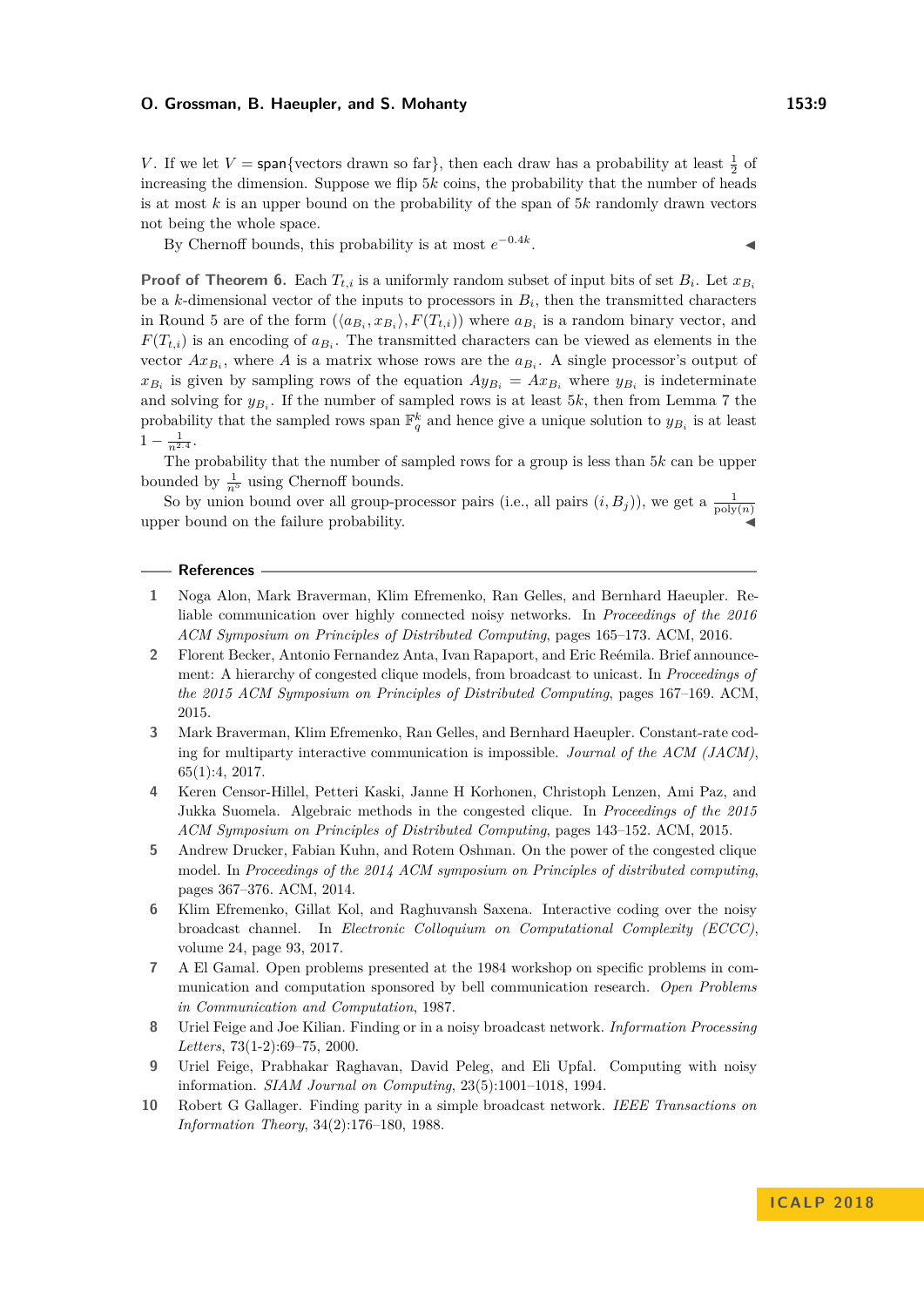### **153:10 Algorithms for Noisy Broadcast with Erasures**

- <span id="page-9-0"></span>**11** Navin Goyal, Guy Kindler, and Michael Saks. Lower bounds for the noisy broadcast problem. *SIAM Journal on Computing*, 37(6):1806–1841, 2008.
- <span id="page-9-5"></span>**12** Tomasz Jurdzinski and Krzysztof Nowicki. Msf and connectivity in limited variants of the congested clique. *arXiv preprint arXiv:1703.02743*, 2017.
- <span id="page-9-6"></span>**13** Jørn Justesen. Class of constructive asymptotically good algebraic codes. *IEEE Transactions on Information Theory*, 18(5):652–656, 1972.
- <span id="page-9-1"></span>**14** Eyal Kushilevitz and Yishay Mansour. Computation in noisy radio networks. In *SODA*, volume 98, pages 236–243, 1998.
- <span id="page-9-4"></span>**15** Pedro Montealegre and Ioan Todinca. Deterministic graph connectivity in the broadcast congested clique. *arXiv preprint arXiv:1602.04095*, 2016.
- <span id="page-9-2"></span>**16** Ilan Newman. Computing in fault tolerance broadcast networks. In *Computational Complexity, 2004. Proceedings. 19th IEEE Annual Conference on*, pages 113–122. IEEE, 2004.
- <span id="page-9-3"></span>**17** Sridhar Rajagopalan and Leonard Schulman. A coding theorem for distributed computation. In *Proceedings of the twenty-sixth annual ACM symposium on Theory of computing*, pages 790–799. ACM, 1994.

# **A An** *O***(1) protocol for computing any symmetric function**

We show that any symmetric function can be computed within *O*(1) rounds in the model. Symmetric functions are functions whose value doesn't change under permutation of the input bits. In other words, these functions only depend on the Hamming weight of the input string. Hence, an algorithm for every processor to learn the Hamming weight of the string leads to an algorithm to compute any symmetric function. Our algorithm is inspired by a similar algorithm (for a different model) of [\[11\]](#page-9-0).

<span id="page-9-7"></span> $\triangleright$  **Theorem 8.** *There is an*  $O(1)$  *round algorithm in the noisy broadcast parallel erasure model that computes* Hamming Weight(*X*) *with probability at least* 0*.*75*.*

Our algorithm proceeds in two phases:

- **1.** Divide the interval  $[0, n]$  into subintervals of length  $c\sqrt{n}$  and find which interval the Hamming weight belongs to.
- **2.** Figure out exactly which integer in the interval is the Hamming weight.

More precisely, the first step will give us three intervals, and we will show for at least two of these intervals, with high probability all processors will end up with the same interval. Then, we will run the second step (where we pinpoint the exact Hamming weight) on each of the three intervals, and take a majority vote to compute the final output.

We describe the first step below:

 $\triangleright$  **Lemma 9.** *With probability at least* 1 − exp(−Ω(*n*))*, for at least two t in* {1*,* 2*,* 3*}, all Ci,t outputted in Step [4](#page-10-0) of Algorithm [4](#page-10-1) are equal and correspond to an interval containing* Hamming Weight(*X*)*.*

**Proof.** By Chernoff bounds, the probability that  $h_i$  deviates from the truth by  $t\sqrt{n}$  is at most  $e^{-Ct^2}$  for an absolute constant *C*. This can be made smaller than 0.01 with appropriate choice of a constant *t*. Then for at least two values of *s*,  $h_i$  lies in the correct interval in  $\mathcal{B}_s$ with probability at least 0.99. Without loss of generality, say this happens for  $s = 0$  and  $s = 1$ . Using Chernoff bounds, we can show that for some constant *c*, with probability at least  $1 - \exp(-\Omega(n))$ , at least 0.95 fraction of the processors decode the correct interval in  $\mathcal{B}_0$  and  $\mathcal{B}_1$ .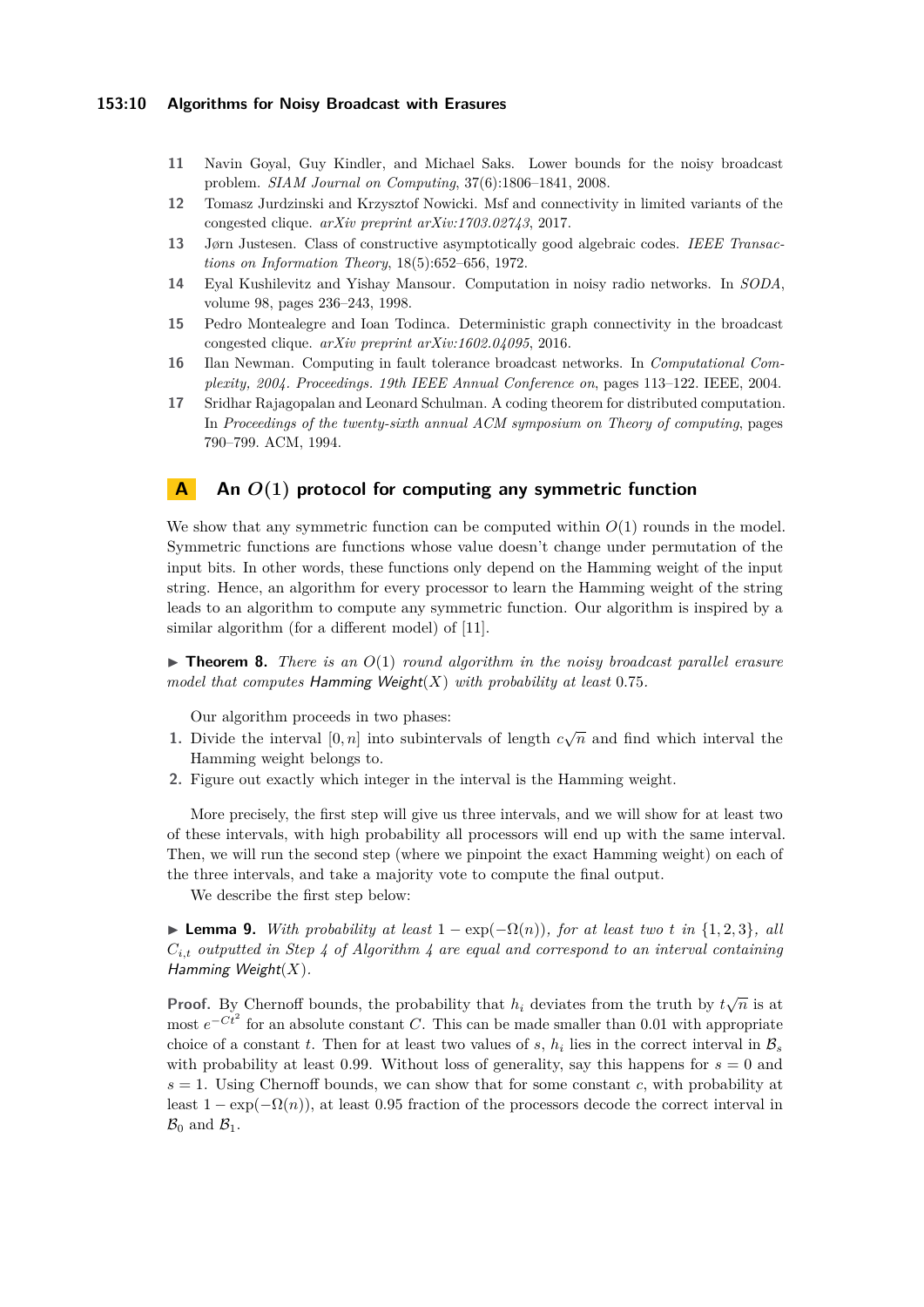#### **O. Grossman, B. Haeupler, and S. Mohanty 153:11**

<span id="page-10-1"></span> $\overline{\textbf{Algorithm 4: DETERMINEINTERVAL}(x_1, \ldots, x_n)}$ .  $A_1, A_2, \ldots, A_k$  are disjoint intervals of size  $\approx 2t\sqrt{n}$  covering [0*, n*], with *t* chosen later. Let  $A_i$  be  $\emptyset$  if  $i < 1$  or  $i > k$ .  $B_i := A_i \cup A_{i+1} \cup A_{i+2}.$  $\mathcal{B}_s := \{B_i : i \equiv s \mod 3\}.$ Enc is the encoding function of a code with relative distance 0*.*25 and constant rate *K*.

**1.** Transmit *x<sup>i</sup>*

<span id="page-10-2"></span>2. Compute  $h_i := \frac{\text{number of 1's received}}{1-p}$ **3.** For  $s = 0, 1, 2$ : **a.** Find interval in  $\mathcal{B}_s$  containing  $h_i$ , called *I*. *I* is encoded as a string  $s_I$  (of size  $O(\log n)$ ). **b.** Let  $i' = i \mod \log n$  and transmit  $Enc(s_I)_{[K(i'-1)+1, Ki']}$  over *K* rounds **c.**  $C_{i,s} := \begin{cases} s_I & \text{if at least } .88K \log n \text{ bits were received in Step 3b} \\ 1 & \text{if } s \in \mathbb{R} \end{cases}$  $C_{i,s} := \begin{cases} s_I & \text{if at least } .88K \log n \text{ bits were received in Step 3b} \\ 1 & \text{if } s \in \mathbb{R} \end{cases}$  $C_{i,s} := \begin{cases} s_I & \text{if at least } .88K \log n \text{ bits were received in Step 3b} \\ 1 & \text{if } s \in \mathbb{R} \end{cases}$ decoded string if fewer than *.*88*K* log *n* bits were received in Step [3b](#page-10-2) **4.** Return *Ci,*0*, Ci,*<sup>1</sup> and *Ci,*2.

<span id="page-10-0"></span>And assuming at least 0.95 fraction of the processors decode the correct intervals in  $\mathcal{B}_0$ and  $B_1$ , we can show once again using Chernoff bounds and union bound, that the number of bits from the encoded string of the correct interval received by each processor is more than 0.9*Kn* with probability at least  $1 - \exp(-\Omega(n))$ , which means with exponentially high probability, every processor decodes the correct interval in  $\mathcal{B}_0$  and  $\mathcal{B}_1$ .

For the second step, our goal is the following: given that every processor knows an interval [*a, b*] in which the Hamming weight of the input string lies, it can recover the value of the Hamming weight in *O*(1) rounds.

 $\triangleright$  **Lemma 10.** On running Algorithm [5,](#page-11-1) all processors return the Hamming weight s of X *with probability at least* 0*.*9*.*

**Proof.** Define  $\widehat{\theta}_s$  to be the fraction of  $\beta_i$  transmitted in Step [3](#page-11-2) that are 1.

We can lower bound  $\theta_{\ell+1} - \theta_{\ell}$  for  $x \leq \ell < y$  by  $\frac{c}{\sqrt{n}}$  where *c* is some constant [\[11,](#page-9-0) Lemma 41]. The probability that  $|\theta_s - \hat{\theta}_s|$  is at most  $\frac{c}{8\sqrt{n}}$  can be made at least 0.99 with an appropriate choice of the number of repetitions *γ*. Similarly, we can ensure that  $|\hat{\theta}_s - \hat{\theta}_{s,i}|$  is at most  $\frac{c}{8\sqrt{n}}$  with probability at least 0.99.

By Chernoff bounds, the fraction of processors for which  $|\hat{\theta}_s - \hat{\theta}_{s,i}| < \frac{c}{8\sqrt{n}}$  is at least 0.95 with probability at least  $1 - \exp(-\Omega(n))$ . Thus, conditioned on  $|\theta_s - \hat{\theta}_s| < \frac{c}{8\sqrt{n}}$ , we have that for at least 0.95 of the processors,  $|\theta_s - \hat{\theta}_{s,i}| < \frac{c}{4\sqrt{n}}$ . Further, the string  $S_1 S_2 ... S_n$ transmitted in Step [6](#page-11-3) with random erasures has distance less than the decoding radius of  $\mathcal C$ of  $Enc(s)$  with probability at least  $1 - exp(-\Omega(n))$ , in which case all processors can correctly output *s*.

Since the condition  $|\theta_s - \hat{\theta}_s| < \frac{c}{8\sqrt{n}}$  holds with probability at least 0.99, the required guarantees of the Lemma hold.

**Proof of Theorem [8.](#page-9-7)** The processors run Algorithm [4](#page-10-1) to obtain 3 candidate intervals  $I_1, I_2$ and *I*3, and with exponentially high probability, at least two of these candidate intervals